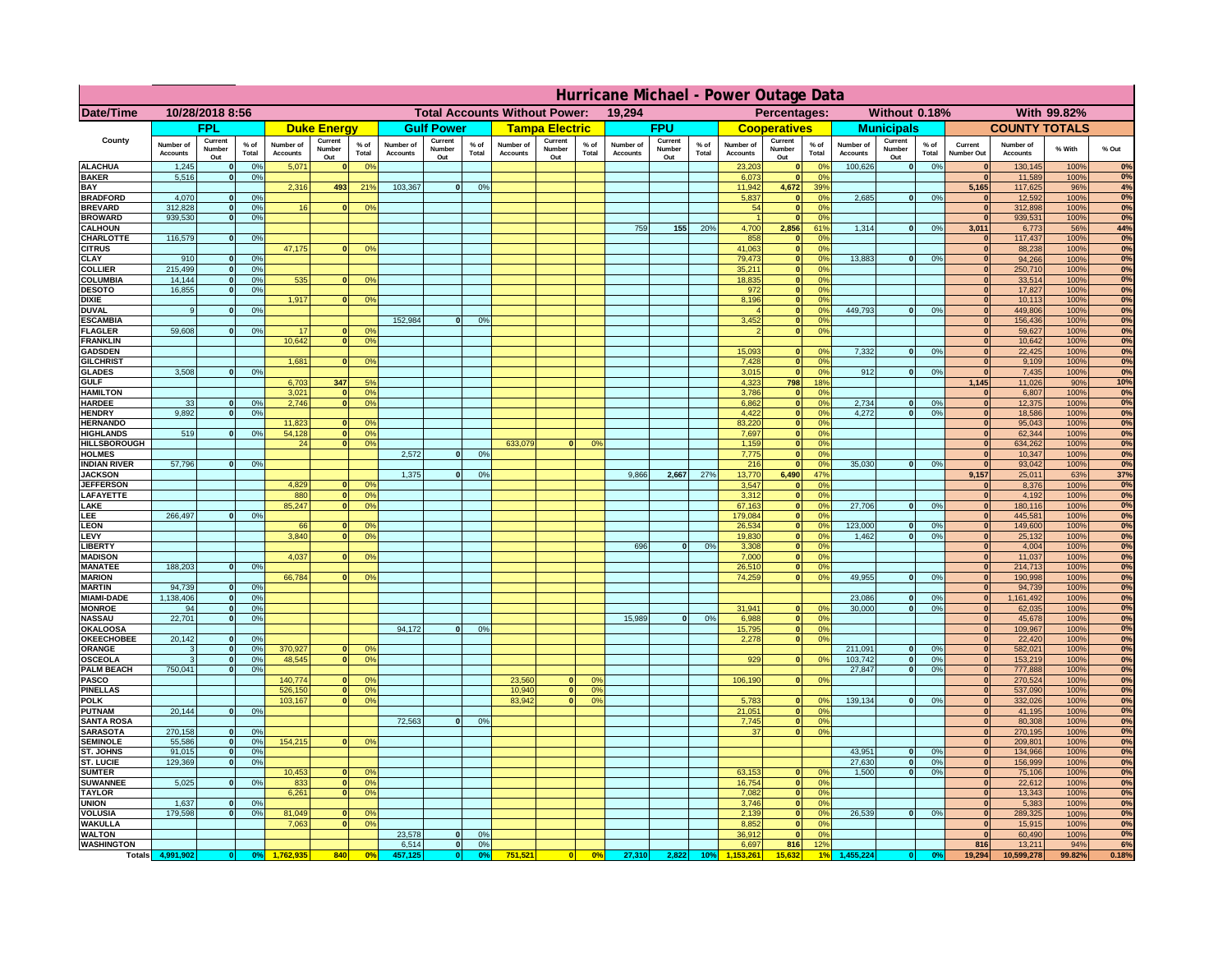# 10/28/2018 8:56 AM Hurricane Michael

| <b>Power Provider</b>                   | County              | <b>Number of Customers</b> | <b>Current Number Out</b> | <b>Outage Percentage</b> | <b>Estimated Restore Time</b> |
|-----------------------------------------|---------------------|----------------------------|---------------------------|--------------------------|-------------------------------|
| West Florida Electric Cooperative, Inc. | <b>JACKSON</b>      | 13,723                     | 6,444                     | 46.96%                   | >5 days                       |
| Gulf Coast Electric Cooperative, Inc.   | BAY                 | 11,942                     | 4,672                     | 39.12%                   | >5 days                       |
| Florida Public Utilities Corporation    | <b>JACKSON</b>      | 9,866                      | 2,667                     | 27.03%                   | 72                            |
|                                         |                     |                            |                           |                          |                               |
| West Florida Electric Cooperative, Inc. | CALHOUN             | 2,852                      | 1,739                     | 60.97%                   | >5 days                       |
| Gulf Coast Electric Cooperative, Inc.   | <b>CALHOUN</b>      | 1,848                      | 1,117                     | 60.44%                   | >5 days                       |
| Gulf Coast Electric Cooperative, Inc.   | <b>GULF</b>         | 4,323                      | 798                       | 18.46%                   | >5 days                       |
| West Florida Electric Cooperative, Inc. | <b>WASHINGTON</b>   | 4,260                      | 691                       | 16.22%                   | >5 days                       |
| Duke Energy                             | BAY                 | 2,316                      | 493                       | 21.29%                   | TBD                           |
| Duke Energy                             | <b>GULF</b>         | 6,703                      | 347                       | 5.18%                    | <b>TBD</b>                    |
| Florida Public Utilities Corporation    | CALHOUN             | 759                        | 155                       | 20.42%                   | >5 days                       |
| Gulf Coast Electric Cooperative, Inc.   | <b>WASHINGTON</b>   | 2,437                      | 125                       | 5.13%                    | >5 days                       |
| Gulf Coast Electric Cooperative, Inc.   | <b>JACKSON</b>      | 47                         | 46                        | 97.87%                   | >5 days                       |
| Central Florida Electric Cooperative    | <b>ALACHUA</b>      | 875                        | $\mathbf 0$               | 0.00%                    | <b>TBD</b>                    |
|                                         |                     | 7,595                      | $\mathbf 0$               | 0.00%                    | TBD                           |
| Central Florida Electric Cooperative    | <b>DIXIE</b>        |                            |                           |                          |                               |
| Central Florida Electric Cooperative    | <b>GILCHRIST</b>    | 7,424                      | $\mathbf{0}$              | 0.00%                    | Restored                      |
| Central Florida Electric Cooperative    | LAFAYETTE           | 9                          | $\mathsf 0$               | 0.00%                    | TBD                           |
| Central Florida Electric Cooperative    | LEVY                | 17,513                     | $\mathbf{0}$              | 0.00%                    | Restored                      |
| Central Florida Electric Cooperative    | <b>MARION</b>       | 9                          | $\mathbf 0$               | 0.00%                    | TBD                           |
| Chattahoochee Electric                  | <b>GADSDEN</b>      | 1,173                      | $\mathbf 0$               | 0.00%                    | Restored                      |
| Choctawhatchee Electric Cooperative     | <b>HOLMES</b>       | 293                        | $\mathbf 0$               | 0.00%                    | Restored                      |
| Choctawhatchee Electric Cooperative     | <b>OKALOOSA</b>     | 15,795                     | $\mathbf 0$               | 0.00%                    | Restored                      |
| Choctawhatchee Electric Cooperative     | <b>SANTA ROSA</b>   | 201                        | $\mathbf 0$               | 0.00%                    | Restored                      |
| Choctawhatchee Electric Cooperative     | <b>WALTON</b>       | 36,812                     | $\mathbf 0$               |                          | Restored                      |
|                                         |                     |                            |                           | 0.00%                    |                               |
| City of Alachua                         | <b>ALACHUA</b>      | 4,426                      | $\mathsf 0$               | 0.00%                    | <b>TBD</b>                    |
| City of Bartow                          | <b>POLK</b>         | 11,790                     | $\mathbf 0$               | 0.00%                    | TBD                           |
| City of Blountstown                     | CALHOUN             | 1,314                      | $\mathbf 0$               | 0.00%                    | Restored                      |
| City of Bushnell                        | <b>SUMTER</b>       | 1,500                      | $\mathbf 0$               | 0.00%                    | TBD                           |
| City of Clewiston                       | <b>HENDRY</b>       | 4,272                      | $\mathbf 0$               | 0.00%                    | <b>TBD</b>                    |
| City of Fort Meade                      | <b>POLK</b>         | 2,379                      | $\mathbf 0$               | 0.00%                    | TBD                           |
| City of Havana                          | GADSDEN             | 1,391                      | $\mathbf 0$               | 0.00%                    | Restored                      |
| City of Leesburg                        | LAKE                | 22,000                     | $\mathbf 0$               | 0.00%                    | <b>TBD</b>                    |
| City of Moore Haven                     | <b>GLADES</b>       | 912                        | $\mathsf 0$               | 0.00%                    | <b>TBD</b>                    |
|                                         |                     |                            |                           |                          |                               |
| City of Mount Dora                      | LAKE                | 5,706                      | $\mathbf 0$               | 0.00%                    | TBD                           |
| City of Newberry                        | <b>ALACHUA</b>      | 1,727                      | $\mathsf 0$               | 0.00%                    | TBD                           |
| City of Quincy                          | GADSDEN             | 4,768                      | $\mathbf 0$               | 0.00%                    | Restored                      |
| City of Starke                          | <b>BRADFORD</b>     | 2,685                      | 0                         | 0.00%                    | TBD                           |
| City of Tallahassee                     | LEON                | 123,000                    | $\mathbf 0$               | 0.00%                    | Restored                      |
| City of Vero Beach                      | <b>INDIAN RIVER</b> | 35,030                     | $\mathbf 0$               | 0.00%                    | TBD                           |
| City of Wauchula                        | <b>HARDEE</b>       | 2,734                      | $\mathbf 0$               | 0.00%                    | <b>TBD</b>                    |
| City of Williston                       | LEVY                | 1,462                      | $\mathsf 0$               | 0.00%                    | <b>TBD</b>                    |
| City of Winter Park                     | <b>ORANGE</b>       | 13,941                     | $\mathbf 0$               | 0.00%                    | <b>TBD</b>                    |
| Clay Electric Cooperative               | <b>ALACHUA</b>      | 22,328                     | $\mathbf 0$               | 0.00%                    | <b>TBD</b>                    |
|                                         |                     |                            |                           |                          |                               |
| Clay Electric Cooperative               | <b>BAKER</b>        | 2,476                      | $\mathbf 0$               | 0.00%                    | TBD                           |
| Clay Electric Cooperative               | <b>BRADFORD</b>     | 5,837                      | 0                         | 0.00%                    | <b>TBD</b>                    |
| Clay Electric Cooperative               | <b>CLAY</b>         | 79,473                     | $\mathbf{0}$              | 0.00%                    | <b>TBD</b>                    |
| Clay Electric Cooperative               | COLUMBIA            | 16,922                     | $\pmb{0}$                 | 0.00%                    | <b>TBD</b>                    |
| Clay Electric Cooperative               | <b>DUVAL</b>        | $\overline{a}$             | $\pmb{0}$                 | 0.00%                    | TBD                           |
| Clay Electric Cooperative               | <b>FLAGLER</b>      | $\overline{2}$             | $\pmb{0}$                 | 0.00%                    | <b>TBD</b>                    |
| Clay Electric Cooperative               | <b>GILCHRIST</b>    | $\overline{4}$             | $\pmb{0}$                 | 0.00%                    | <b>TBD</b>                    |
| Clay Electric Cooperative               | LAKE                | 2,239                      | $\pmb{0}$                 | 0.00%                    | TBD                           |
| Clay Electric Cooperative               | LEVY                | 712                        | $\pmb{0}$                 | 0.00%                    | <b>TBD</b>                    |
|                                         |                     |                            |                           |                          |                               |
| Clay Electric Cooperative               | <b>MARION</b>       | 16,301                     | $\pmb{0}$                 | 0.00%                    | <b>TBD</b>                    |
| Clay Electric Cooperative               | PUTNAM              | 21,051                     | $\pmb{0}$                 | 0.00%                    | <b>TBD</b>                    |
| Clay Electric Cooperative               | SUWANNEE            | 5                          | $\pmb{0}$                 | 0.00%                    | TBD                           |
| Clay Electric Cooperative               | <b>UNION</b>        | 3,746                      | 0                         | 0.00%                    | TBD                           |
| Clay Electric Cooperative               | VOLUSIA             | 2,139                      | $\pmb{0}$                 | 0.00%                    | TBD                           |
| <b>Duke Energy</b>                      | <b>ALACHUA</b>      | 5,071                      | $\pmb{0}$                 | 0.00%                    | Restored                      |
| Duke Energy                             | <b>BREVARD</b>      | 16                         | $\pmb{0}$                 | 0.00%                    | Restored                      |
| Duke Energy                             | <b>CITRUS</b>       | 47,175                     | $\pmb{0}$                 | 0.00%                    | Restored                      |
|                                         |                     |                            |                           |                          |                               |
| Duke Energy                             | COLUMBIA            | 535                        | 0                         | 0.00%                    | Restored                      |
| Duke Energy                             | <b>DIXIE</b>        | 1,917                      | $\pmb{0}$                 | 0.00%                    | Restored                      |
| Duke Energy                             | <b>FLAGLER</b>      | 17                         | $\pmb{0}$                 | 0.00%                    | Restored                      |
| <b>Duke Energy</b>                      | <b>FRANKLIN</b>     | 10,642                     | $\pmb{0}$                 | 0.00%                    | Restored                      |
| Duke Energy                             | <b>GILCHRIST</b>    | 1,681                      | 0                         | 0.00%                    | Restored                      |
| <b>Duke Energy</b>                      | <b>HAMILTON</b>     | 3,021                      | $\pmb{0}$                 | 0.00%                    | Restored                      |
| Duke Energy                             | HARDEE              | 2,746                      | $\pmb{0}$                 | 0.00%                    | Restored                      |
| <b>Duke Energy</b>                      | <b>HERNANDO</b>     | 11,823                     | 0                         | 0.00%                    | Restored                      |
| Duke Energy                             | <b>HIGHLANDS</b>    | 54,128                     | 0                         | 0.00%                    | Restored                      |
|                                         |                     |                            |                           |                          |                               |
| <b>Duke Energy</b>                      | HILLSBOROUGH        | 24                         | $\pmb{0}$                 | 0.00%                    | Restored                      |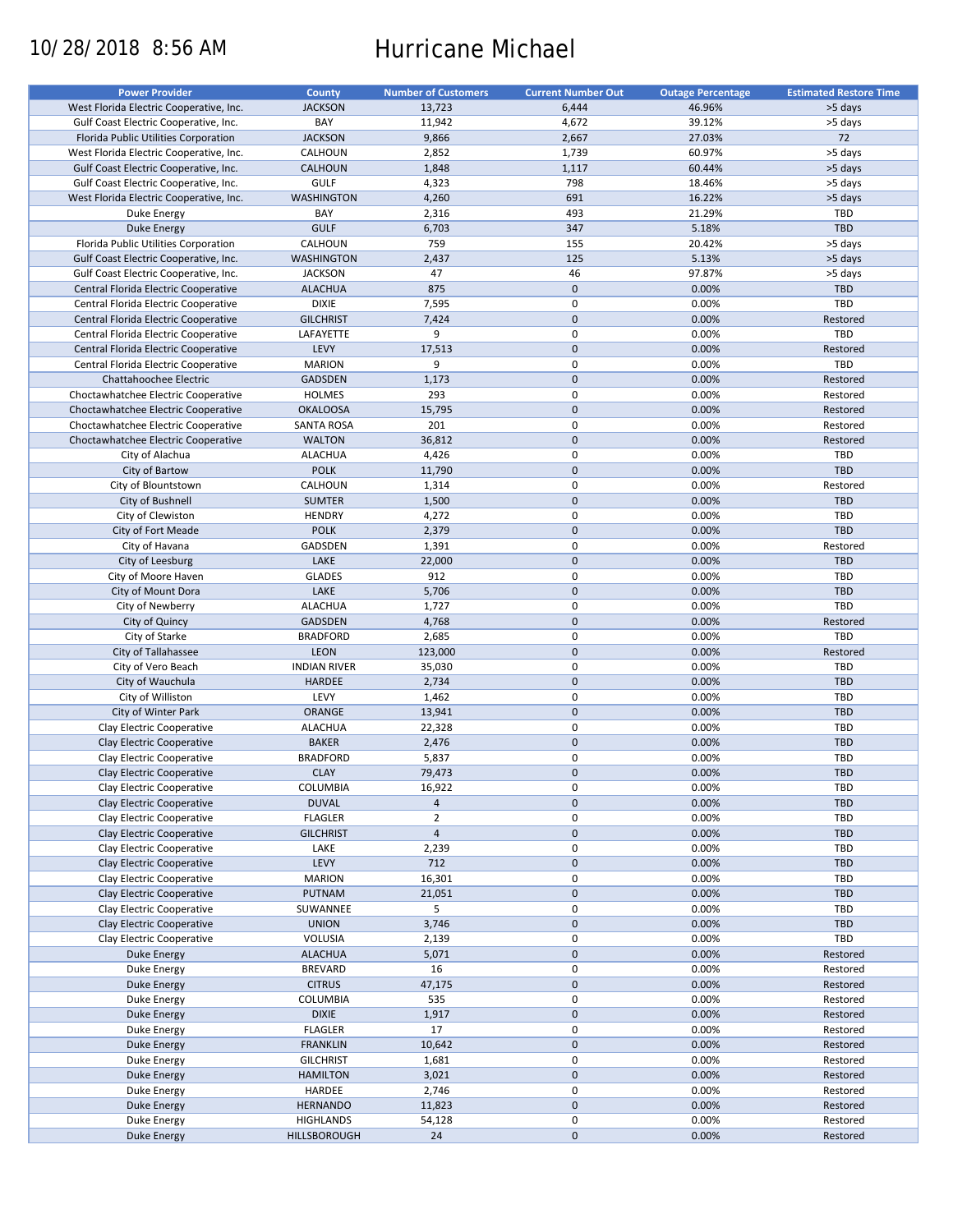### 10/28/2018 8:56 AM Hurricane Michael

|                                                    | <b>JEFFERSON</b>    | 4,829       | 0            | 0.00% | Restored   |
|----------------------------------------------------|---------------------|-------------|--------------|-------|------------|
| Duke Energy                                        |                     |             |              |       |            |
| <b>Duke Energy</b>                                 | LAFAYETTE           | 880         | $\mathbf{0}$ | 0.00% | Restored   |
| Duke Energy                                        | LAKE                | 85,247      | $\mathsf 0$  | 0.00% | Restored   |
| <b>Duke Energy</b>                                 | <b>LEON</b>         | 66          | $\mathbf{0}$ | 0.00% | Restored   |
| <b>Duke Energy</b>                                 | LEVY                | 3,840       | $\mathsf 0$  | 0.00% | Restored   |
|                                                    |                     |             |              |       |            |
| Duke Energy                                        | <b>MADISON</b>      | 4,037       | $\mathbf 0$  | 0.00% | Restored   |
| Duke Energy                                        | <b>MARION</b>       | 66,784      | $\mathsf 0$  | 0.00% | Restored   |
| <b>Duke Energy</b>                                 | ORANGE              | 370,927     | $\mathbf 0$  | 0.00% | Restored   |
| <b>Duke Energy</b>                                 | <b>OSCEOLA</b>      | 48,545      | $\mathsf 0$  | 0.00% | Restored   |
| <b>Duke Energy</b>                                 | PASCO               | 140,774     | $\mathbf 0$  | 0.00% | Restored   |
|                                                    |                     |             |              |       |            |
| Duke Energy                                        | PINELLAS            | 526,150     | $\mathsf 0$  | 0.00% | Restored   |
| <b>Duke Energy</b>                                 | <b>POLK</b>         | 103,167     | $\mathbf 0$  | 0.00% | Restored   |
| Duke Energy                                        | SEMINOLE            | 154,215     | $\pmb{0}$    | 0.00% | Restored   |
| <b>Duke Energy</b>                                 | <b>SUMTER</b>       | 10,453      | $\mathbf 0$  | 0.00% | Restored   |
|                                                    | SUWANNEE            | 833         | $\mathsf 0$  | 0.00% | Restored   |
| Duke Energy                                        |                     |             |              |       |            |
| <b>Duke Energy</b>                                 | <b>TAYLOR</b>       | 6,261       | $\mathbf 0$  | 0.00% | Restored   |
| Duke Energy                                        | VOLUSIA             | 81,049      | $\mathsf 0$  | 0.00% | Restored   |
| <b>Duke Energy</b>                                 | <b>WAKULLA</b>      | 7,063       | $\mathbf 0$  | 0.00% | Restored   |
| Escambia River Electric Cooperative, Inc.          | <b>ESCAMBIA</b>     | 3,452       | $\mathsf 0$  | 0.00% | TBD        |
|                                                    |                     |             | $\mathbf 0$  |       |            |
| Escambia River Electric Cooperative, Inc.          | <b>SANTA ROSA</b>   | 7,544       |              | 0.00% | <b>TBD</b> |
| Florida Keys Electric Cooperative                  | <b>MONROE</b>       | 31,941      | $\mathsf 0$  | 0.00% | TBD        |
| Florida Power and Light Company                    | <b>ALACHUA</b>      | 1,245       | $\mathbf 0$  | 0.00% | <b>TBD</b> |
| Florida Power and Light Company                    | <b>BAKER</b>        | 5,516       | $\mathsf 0$  | 0.00% | TBD        |
| Florida Power and Light Company                    | <b>BRADFORD</b>     | 4,070       | $\mathbf 0$  | 0.00% | <b>TBD</b> |
|                                                    |                     |             |              |       |            |
| Florida Power and Light Company                    | <b>BREVARD</b>      | 312,828     | $\mathsf 0$  | 0.00% | TBD        |
| Florida Power and Light Company                    | <b>BROWARD</b>      | 939,530     | $\mathbf 0$  | 0.00% | TBD        |
| Florida Power and Light Company                    | CHARLOTTE           | 116,579     | $\mathsf 0$  | 0.00% | <b>TBD</b> |
| Florida Power and Light Company                    | <b>CLAY</b>         | 910         | $\mathbf 0$  | 0.00% | <b>TBD</b> |
| Florida Power and Light Company                    | COLLIER             | 215,499     | $\mathsf 0$  | 0.00% | TBD        |
|                                                    |                     |             |              |       |            |
| Florida Power and Light Company                    | <b>COLUMBIA</b>     | 14,144      | $\pmb{0}$    | 0.00% | TBD        |
| Florida Power and Light Company                    | <b>DESOTO</b>       | 16,855      | $\pmb{0}$    | 0.00% | TBD        |
| Florida Power and Light Company                    | <b>DUVAL</b>        | 9           | $\mathbf 0$  | 0.00% | <b>TBD</b> |
| Florida Power and Light Company                    | <b>FLAGLER</b>      | 59,608      | $\mathsf 0$  | 0.00% | TBD        |
| Florida Power and Light Company                    | <b>GLADES</b>       |             | $\mathbf 0$  | 0.00% | <b>TBD</b> |
|                                                    |                     | 3,508       |              |       |            |
| Florida Power and Light Company                    | HARDEE              | 33          | $\mathsf 0$  | 0.00% | TBD        |
| Florida Power and Light Company                    | <b>HENDRY</b>       | 9,892       | $\mathbf 0$  | 0.00% | TBD        |
| Florida Power and Light Company                    | <b>HIGHLANDS</b>    | 519         | $\mathsf 0$  | 0.00% | TBD        |
| Florida Power and Light Company                    | <b>INDIAN RIVER</b> | 57,796      | $\pmb{0}$    | 0.00% | TBD        |
| Florida Power and Light Company                    | LEE                 | 266,497     | $\mathsf 0$  | 0.00% | TBD        |
|                                                    |                     |             |              |       |            |
| Florida Power and Light Company                    | <b>MANATEE</b>      | 188,203     | $\mathbf 0$  | 0.00% | TBD        |
| Florida Power and Light Company                    | <b>MARTIN</b>       | 94,739      | $\mathsf 0$  | 0.00% | TBD        |
| Florida Power and Light Company                    | MIAMI-DADE          | 1,138,406   | $\mathbf 0$  | 0.00% | <b>TBD</b> |
| Florida Power and Light Company                    | <b>MONROE</b>       | 94          | $\mathsf 0$  | 0.00% | <b>TBD</b> |
| Florida Power and Light Company                    | NASSAU              | 22,701      | $\mathbf 0$  | 0.00% | TBD        |
|                                                    |                     |             |              |       |            |
| Florida Power and Light Company                    | OKEECHOBEE          | 20,142      | $\mathsf 0$  | 0.00% | <b>TBD</b> |
| Florida Power and Light Company                    | <b>ORANGE</b>       | 3           | $\mathbf{0}$ | 0.00% | TBD        |
| Florida Power and Light Company                    | <b>OSCEOLA</b>      | 3           | 0            | 0.00% | TBD        |
| Florida Power and Light Company                    | PALM BEACH          | 750,041     | $\mathbf 0$  | 0.00% | TBD        |
|                                                    |                     |             |              |       |            |
| Florida Power and Light Company                    | PUTNAM              | 20,144      | 0            | 0.00% | TBD        |
| Florida Power and Light Company                    | SARASOTA            | 270,158     | $\mathbf 0$  | 0.00% | <b>TBD</b> |
| Florida Power and Light Company                    | SEMINOLE            | 55,586      | 0            | 0.00% | <b>TBD</b> |
| Florida Power and Light Company                    | ST. JOHNS           | 91,015      | $\mathbf 0$  | 0.00% | TBD        |
| Florida Power and Light Company                    | ST. LUCIE           | 129,369     | 0            | 0.00% | TBD        |
|                                                    |                     |             |              |       |            |
| Florida Power and Light Company                    | SUWANNEE            | 5,025       | $\mathbf 0$  | 0.00% | TBD        |
| Florida Power and Light Company                    | <b>UNION</b>        | 1,637       | $\mathsf 0$  | 0.00% | TBD        |
| Florida Power and Light Company                    | <b>VOLUSIA</b>      | 179,598     | $\mathbf 0$  | 0.00% | TBD        |
| Florida Public Utilities Corporation               | <b>LIBERTY</b>      | 696         | 0            | 0.00% | Restored   |
| Florida Public Utilities Corporation               | NASSAU              | 15,989      | $\mathbf 0$  | 0.00% | Restored   |
|                                                    |                     |             |              |       |            |
| Fort Pierce Utilities Authority                    | ST. LUCIE           | 27,630      | 0            | 0.00% | TBD        |
| Gainesville (Gainesville Regional Utilities - GRU) | <b>ALACHUA</b>      | 94,473      | $\mathbf 0$  | 0.00% | TBD        |
| Glades Electric Cooperative, Inc.                  | <b>GLADES</b>       | 3,015       | 0            | 0.00% | TBD        |
| Glades Electric Cooperative, Inc.                  | HARDEE              | $\mathbf 0$ | $\mathbf 0$  |       | TBD        |
|                                                    |                     |             | $\mathsf 0$  |       | TBD        |
| Glades Electric Cooperative, Inc.                  | <b>HENDRY</b>       | 3,530       |              | 0.00% |            |
| Glades Electric Cooperative, Inc.                  | <b>HIGHLANDS</b>    | 7,321       | $\mathbf 0$  | 0.00% | TBD        |
| Glades Electric Cooperative, Inc.                  | OKEECHOBEE          | 2,278       | 0            | 0.00% | TBD        |
| Green Cove Springs Electric                        | <b>CLAY</b>         | 3,889       | $\mathbf 0$  | 0.00% | TBD        |
| Gulf Coast Electric Cooperative, Inc.              | <b>WALTON</b>       | 100         | 0            | 0.00% | TBD        |
| <b>Gulf Power Company</b>                          | BAY                 | 103,367     | $\mathbf 0$  | 0.00% |            |
|                                                    |                     |             |              |       | Restored   |
| <b>Gulf Power Company</b>                          | <b>ESCAMBIA</b>     | 152,984     | 0            | 0.00% | Restored   |
| <b>Gulf Power Company</b>                          | <b>HOLMES</b>       | 2,572       | $\mathbf 0$  | 0.00% | Restored   |